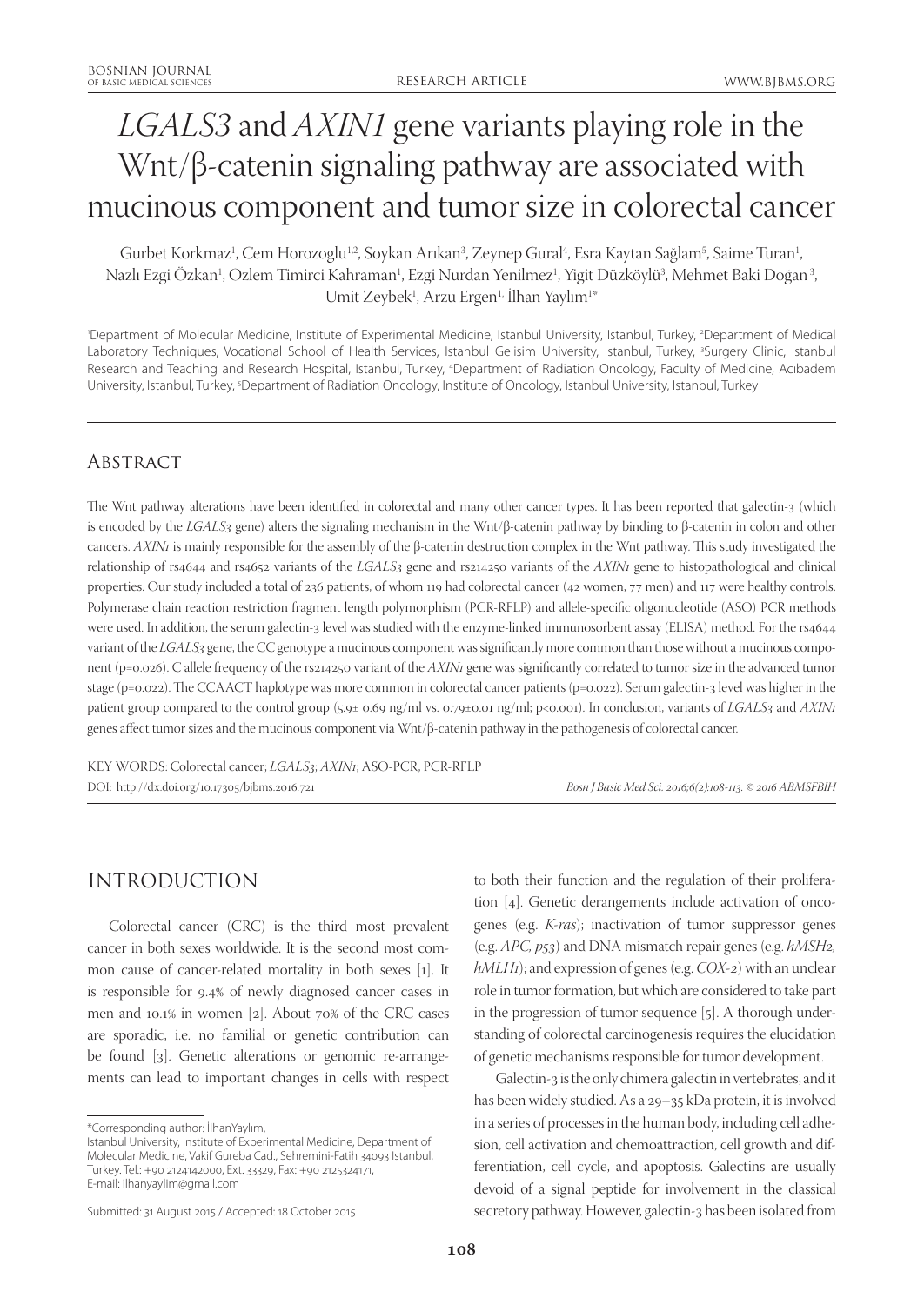extracellular space where it binds to a large number of molecules, mainly polylactosamine-rich molecules found in the extracellular matrix (ECM) or on cell surface. Galectin-3 has a vital function in the modulation of tumor progression in extracellular space [6-8]. It has recently been reported that it is also involved in the Wnt pathway and serves by binding to and promoting beta-catenin translocation into the nucleus [9]. It has also recently been demonstrated that the galectin-3 level is proportional to beta-catenin expression and the amount in colon cancer cells [9,10].

Iacovazzi et al. showed that galectin-3 levels were higher than the control group in well-differentiated colorectal cancers [11]. Immunohistochemical studies have demonstrated that galectin-3 is present in higher amounts in colorectal tissues of metastatic or recurrent cases [12]. Zaia et al. showed that it affects tumor-related survival by inhibiting apoptosis through binding to tumor necrosis factor-related apoptosis-inducing ligand (TRAIL). Mazurek et al. reported findings supporting this information [13]. Animal studies have similarly shown higher galectin-3 expression [14]. Gene expression studies have indicated that the loss of galectin-3 expression is due to epigenetic factors in mucinous colorectal cases. Mahmoud et al. demonstrated that the DNA methylation profile of an *LGALS3* promoter was unmethylated in nonmucinous colorectal carcinomas, whereas *LGALS3* was aberrantly methylated in mucinous colorectal carcinomas. This has been regarded as important information pointing to differences in the pathogenesis of mucinous-type colorectal cancers [15].

Greco et al. demonstrated that the galectin-3 level was high in adenoma-containing tissues and blood samples of patients with adenomas [16]. Despite being a protein with well-defined functions in blood and tissue, no study has yet explored *LGALS3* (galectin-3) gene variations and mutations in colorectal cancers.

About 90% of colorectal cancers are characterized by some somatic mutations in genes taking part in the canonical, or β-catenin-dependent, Wnt pathway [17]. Although APC is the most commonly mutated Wnt pathway tumor suppressor gene, some CRCs and certain other malignancies have been found to contain germline or somatic mutations in the *AXIN1* or *AXIN2* genes [18]. *AXIN1* is mainly responsible for the assembly of the β-catenin destruction complex in the Wnt pathway, which serves as an inhibitory step in the expression of Wnt- and β-catenin-dependent target genes [19]. Alterations of the Wnt pathway are reportedly common in colorectal cancer with microsatellite instability, and *AXIN1* mutations have identified *AXIN1* as one of the genes that plays a role in these alterations [20]. In several studies, elevated levels of nuclear β-catenin in various human cancers have been demonstrated as a hallmark of active WNT/β-catenin signaling, while mutations of *AXIN* gene were significantly less frequent [21].

A genotyping study by Khan et al. conducted in a Kashmiri population revealed a codon D726D (GAT>GAC) variant causing no amino acid change in the first exon of *AXIN1* in cases with colorectal carcinoma [22]. Jin et al. detected 3 silent mutations and 6 missense point mutations in colorectal carcinoma [23]. Formerly known as an *AXIN1* inter-actor in the c-Jun NH(2)-terminal kinase pathway, *MAP3K1* also takes part in the canonical Wnt signaling pathway, where it positively regulates the expression of Wnt target genes [24]. Although there are a number of studies that examined the somatic mutations and functions of the *AXIN1* gene, gene variants have not been studied in detail.

The aim of our study was to investigate the relationship between the gene variants of  $AXIN<sub>1</sub>$  (rs214250) and galectin-3 (rs4644 and rs4652) genes and histopathological factors, and to determine the effect of genotype and haplotype on serum galectin-3 levels.

## MATERIALS AND METHODS

#### Patients

Our study included a total of 236 patients with histopathological and demographic data, of whom 119 (42 women and 77 men) had colorectal cancer and 117 were healthy controls. The mean age of the colorectal cancer patients and the control group were 60.98 ±13.3 and 56.2±11.35 years, respectively. The demographic data is shown on Table 1.

#### Genotyping

All patients gave written informed consent. Istanbul University Ethics Committee approved the study. The peripheral blood samples were drawn into ethylenediaminetetraacetic acid (EDTA)-containing glass tubes. The salting-out process was used to obtain DNA material from peripheral circulating lymphocytes. Afterwards, polymerase chain reaction (PCR) restriction fragment length polymorphism (RFLP) methods were utilized to genotype rs4644 and rs4652 variants of the *LGALS3* gene. For genotyping the rs214250 variant of the

|  |  | TABLE 1. Demographic and medical history information |  |  |
|--|--|------------------------------------------------------|--|--|
|--|--|------------------------------------------------------|--|--|

| Parameter                | Controls $(n=117)$ | Patients $(n=119)$ |
|--------------------------|--------------------|--------------------|
| Female, $n$ $(\%)$       | 52 (44.4)          | 42(35.3)           |
| Male, $n$ $(\%)$         | 65(55.6)           | 77 (64.7)          |
| Average age              | $56.2 \pm 11.35$   | $60.98 \pm 13.3$   |
| Median age               | $55.5 + 3.69$      | $57.9 + 5.80$      |
| Family history of cancer |                    |                    |
| Available (%)            | 0(0)               | 5(4.2)             |
| Not available (%)        | 117 (100)          | 114 (95.8)         |
| Consumption of Alcohol   |                    |                    |
| Positive (%)             | 0(0)               | 4(3.4)             |
| Negative $(\%)$          | 117 (100)          | 115 (96.6)         |
| Smoking                  |                    |                    |
| Positive (%)             | 0(0)               | 9(7.6)             |
| Negative $(\%)$          | 117 (100)          | 110 (92.4)         |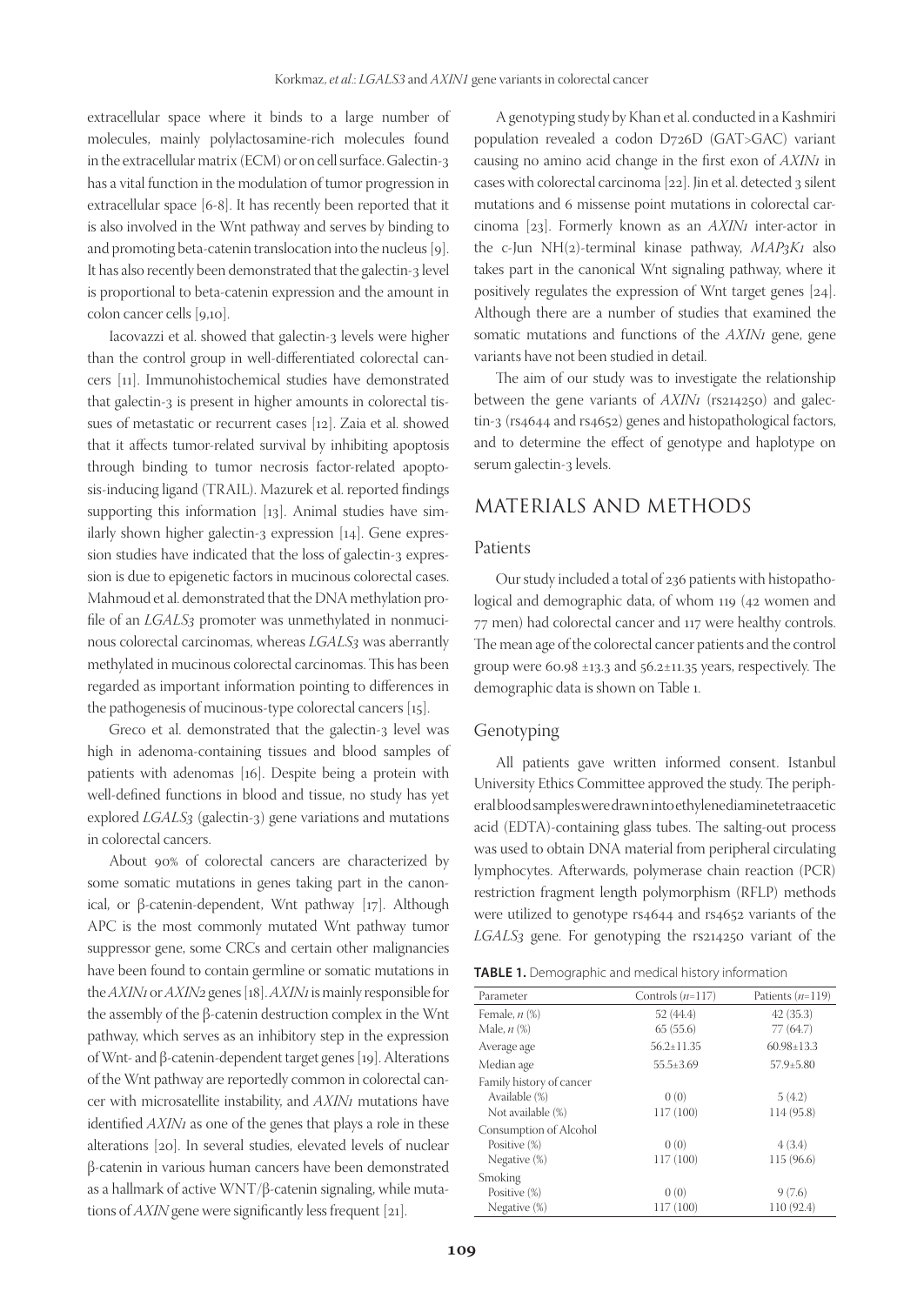*AXIN1* gene, the ASO (allele specific oligonucleotide)-PCR method was used. PCR amplification was achieved using the following primers: Forward (wild-type): 5'- GAA GAC GGC GAT CCA TCG -3', Forward (mutant type): 5'- GAG GAC GGC GAT CCA TCA -3' and Reverse: 5'- GGA TGC TCT CAG GGT TCT- 3' for *AXIN1* rs214250. The primers used for *LGALS3* gene variants rs4644 and rs4652 were Forward: 5'- TTA TCC TGG ACA GGC ACC TC -3' and Reverse: 5'- AAG GAA TGC CAT CTC ACC AG -3'. For the PCR process of all variants, the PCR conditions were set as follows:  $95^{\circ}$ C for 5 min followed by 35 cycles of  $95^{\circ}$ C for 30 s,  $60^{\circ}$ C for 30 s,  $72^{\circ}$ C for 45 s, and a final extension of 72°C for 10 min. PCR product was studied in agarose gel electrophoresis in 148 bp for *AXIN1* genotyping. The PCR product Style enzyme containing the *LGALS3* gene rs4644 variant was treated at 37°C for 3 hours. The enzymatic restriction yielded restriction products of 201 bp for CC genotype, 204 bp, 170 bp, 31 bp for CA genotype, and 170 bp, 31 bp for AA genotype. The PCR product containing *LGALS*3 gene rs4652 variant was treated by BsaWI enzyme at 60°C for 3 hours. The enzymatic restriction yielded restriction products of 201 bp for CC genotype, 201 bp, 134 bp, 67 bp for CA genotype, and 134 bp, 67 bp for AA genotype. PCR-RFLP and ASO PCR conditions of analysis of *LGALS3* and *AXIN1* variants are shown in Table 2.

#### Elisa

The enzyme-linked immunosorbent assay (ELISA) method was used to measure the galectin-3 level from the whole blood samples. The 96-well microplates were read at 450nm wavelength using Vivid Vision Microplate Reader (ALKA Tecnologia, São Paulo, Brazil).

#### Statistical analysis

Statistical analyses of the study data were done with the SPSS 11.0 software (SPPS Inc., Chicago, IL, USA). The two groups were compared by Chi square test and Fisher test with respect to differences of genotype and allelic frequency. Student's t test was used to compare the demographic variables of the two groups. The inter-group differences of ELISA results were analyzed with Kruskal-Wallis Test.

## RESULTS

The demographic data are presented on Table 1. Genotypes of all genes were determined by gel band patterns (Figures 1 and 2). The distribution of the genotypes pertaining to the rs214250 variant of the *AXIN1* gene, the rs4644 variant of the *LGALS3* gene, and the rs4652 variant of the *LGALS3* gene were shown in Table 3.

No significant differences were found between the colorectal cancer and control groups with regard to genotype distribution and allelic frequencies for the rs214250 variant of the *AXIN1* gene (p>0.05). In contrast, the C allele was significantly more common (92.6%, 63 patients) in the advanced tumor stage  $(T_3+T_4)$  than in the early tumor stage (73.7%, 14 patients) in the rs214250 variant of the *AXIN1* gene (p=0.022, OR: 1.257 (0.953-1.659)).



**FIGURE 1.** PCR-RFLP agarose gel electrophoresis of Rs4644 variant of *LGALS3* gene. M: marker; Lane 7 and 8: CC genotype (201 bp); Lane 1,2,5 and 6: CA genotype (201 bp and 170 bp). Lane 3 and 4: AA genotype (170 bp).



**FIGURE 2.** ASO-PCR agarose gel electrophoresis of Rs214250 variant of *AXIN1* gene. M: marker; C allele: 1A, 2A, 3A; T allele: 1B, 2B, 3B in patients and control groups.

#### **TABLE 2.** PCR-RFLP and ASO-PCR conditions of LGALS3 and AXIN1 variants analysis

| Primer (forward)                      | Primer (reverse)                         | Annealing<br>temperature                  | <b>PCR</b><br>product size | RFLP<br>Enzyme                         | PCR-RFLP<br>(fragment size) |
|---------------------------------------|------------------------------------------|-------------------------------------------|----------------------------|----------------------------------------|-----------------------------|
| 5'- TTA TCC TGG<br>ACA GGC ACC TC -3' | 5'- AAG GAA TGC<br>CAT CTC ACC AG-3'     | $60^{\circ}$ C                            | 201bp                      | StyI                                   | 201 bp, 170 bp,<br>31bp     |
| 5'- TTA TCC TGG<br>ACA GGC ACC TC-3'  | 5'- AAG GAA TGC<br>CAT CTC ACC AG-3'     | $60^{\circ}$ C                            | $201$ bp                   | <b>BsaWI</b>                           | 134 bp, 67 bp               |
| Primer (common)                       | Primer (wild type)                       | Primer<br>(mutant type)                   | <b>PCR</b><br>product size | Annealing<br>temperature $(^{\circ}C)$ |                             |
| 5'- GGA TGC TCT<br>CAG GGT TCT-3'     | $5'$ – GAA GAC GGC<br>$GAT CCA TCG - 3'$ | 5'- GAG GAC GGC<br><b>GAT CCA TCA -3'</b> | 148 <sub>bp</sub>          | $60^{\circ}$ C                         |                             |
|                                       |                                          |                                           |                            |                                        |                             |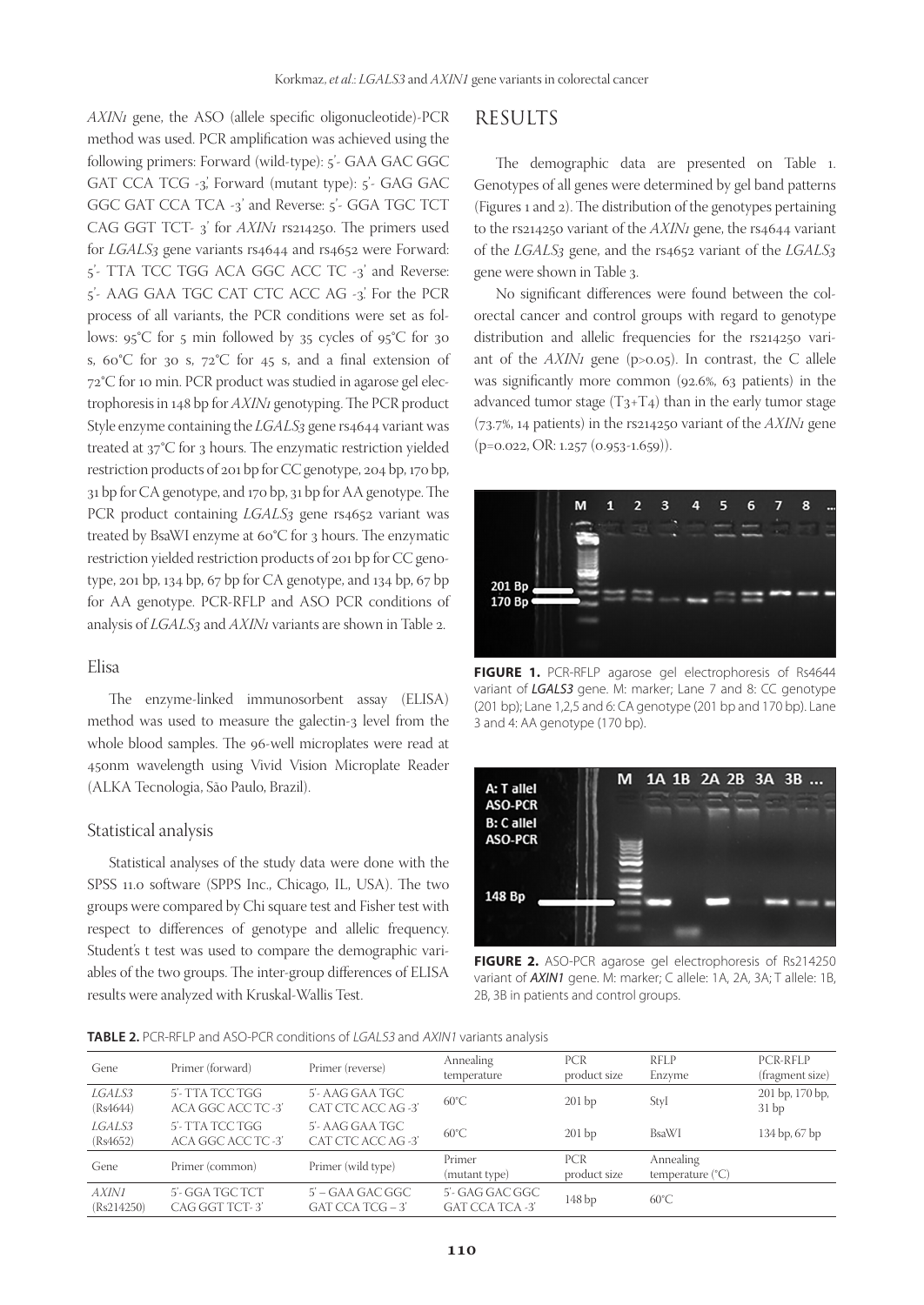Genotypes of the rs4644 variant of the *LGALS3* gene had a significantly different distribution between patient and control groups (p=0.0260). For the rs4644 variant of the *LGALS3* gene, the CC genotype carrying a mucinous component was significantly more common than those without a mucinous component (87.5% vs. 44.3%; p=0.026, OR: 1.975 [1.387-2.831]). Histopathologic criteria are presented in Table 4. Genotypes of the rs4652 variant of the *LGALS3* gene had a significantly different distribution between patient and

**TABLE 3.** The distribution of Axin rs214250, Gal3 rs4644 and Gal3 rs4652 alleles in patients and controls

| Genotypes and alleles   | Patients $n\%$ | Controls $n\ll 0$ | $p$ -value |
|-------------------------|----------------|-------------------|------------|
| Axin rs214250           |                |                   |            |
| CC                      | 74 (62.2)      | 77 (65.8)         | 0.260      |
| <b>CT</b>               | 33 (27.7)      | 23(19.7)          |            |
| <b>TT</b>               | 12(10.1)       | 17(14.5)          |            |
| $C$ allele              | 181 (76.1)     | 177(75.6)         | 0.917      |
| T allele                | 57(23.9)       | 57(24.4)          |            |
| Gal <sub>3</sub> rs4644 |                |                   |            |
| CC.                     | 62(52.1)       | 61(52.1)          | 0.026      |
| CA.                     | 52 (43.7)      | 40 (34.2)         |            |
| AA                      | 5(4.2)         | 16(13.7)          |            |
| C allele                | 176(74)        | 162(69.2)         | 0.25       |
| A allele                | 62(26)         | 72 (30.8)         |            |
| Gal <sub>3</sub> rs4652 |                |                   |            |
| AA                      | 46 (38.7)      | 48(41)            | 0.039      |
| AC                      | 65(54.6)       | 50 (42.7)         |            |
| CC                      | 8(6.7)         | 19(16.2)          |            |
| A allele                | 157(66)        | 146 (62.4)        | 0.418      |
| $C$ allele              | 81 (34)        | 88 (37.6)         |            |

control groups. In contrast, the genotype distributions were not significantly correlated to clinical and pathological parameters (p=0.0390).

The AACC haplotype of the rs4652 variant of the *LGALS3* gene and the rs214250 variant of the *AXIN1* gene had a significantly lower frequency in the patient group compared to the control group (3.4% vs. 13.7%, p=0.004; OR: 0.246; 95%CI: 0.085-0.713).

The CCCT haplotype of the rs4644 variant of the *LGALS3* gene and the rs214250 variant of the *AXIN1* gene had a significantly higher frequency in the patient group compared to the control group (18.5% vs 9.4%, p=0.044; OR: 1.966; 95%CI: 0.999-3.871).

In triple haplotyping of the rs4652 and rs4644 variants of the *LGALS3* gene and the rs214250 variant of the *AXIN1*, the CCAACT haplotype was significantly more common in the patient group than in the control group (12.6% vs. 4.3%, p=0.022; OR: 2.95; 95%CI: 1.108- 7.855).

The serum galectin-3 level was significantly higher in the patient group than in the control group (5.9±0.69ng/ml vs. 0.79±0.01ng/ml, p<0.001).

## DISCUSSION

Colorectal cancer, the third most prevalent cancer worldwide, has become a major public health problem with an excess of 1.2 million new cases each year [26]. In the majority of CRC cases, there is no identifiable family history or genetic

**TABLE 4.** Clinical and histopathological data of colorectal cancer patients

|                            |             | Galektin3 rs: 4644, n (%) |         |           | Galektin3 rs: 4652, n (%) |         |           | $AXIN1, n$ $(\%)$ |           |
|----------------------------|-------------|---------------------------|---------|-----------|---------------------------|---------|-----------|-------------------|-----------|
| Histopathological criteria | CC          | CA                        | AA      | AA        | AC                        | CC      | CC        | <b>CT</b>         | <b>TT</b> |
| Gender                     |             |                           |         |           |                           |         |           |                   |           |
| Female                     | 21(50)      | 20(47.6)                  | 1(2.4)  | 15(35.7)  | 27(64.3)                  | 0(0)    | 23(54.8)  | 15(35.7)          | 4(9.5)    |
| Male                       | 41(53.2)    | 32(41.6)                  | 4(5.2)  | 31(40.3)  | 38 (49.4)                 | 8(10.6) | 51(66.2)  | 18(23.4)          | 8(10.4)   |
| T Stage                    |             |                           |         |           |                           |         |           |                   |           |
| $T3+T4$                    | 32(47.1)    | 34(50)                    | 2(2.9)  | 25(36.8)  | 38(55.9)                  | 5(7.4)  | 46(67.6)  | 17(25)            | 5(7.4)    |
| $T1+T2$                    | 10(52.6)    | 7(36.8)                   | 2(10.5) | 7(36.8)   | 10(52.6)                  | 2(10.5) | 9(42.4)   | 5(26.3)           | 5(26.3)   |
| N stage                    |             |                           |         |           |                           |         |           |                   |           |
| $N1+N2+N3$                 | 23(52.3)    | 18 (40.9)                 | 3(6.8)  | 18 (40.9) | 22(50)                    | 4(9.1)  | 27(61.4)  | 11(25)            | 6(13.6)   |
| N <sub>0</sub>             | 19(44.2)    | 23(53.5)                  | 1(2.3)  | 14(32.6)  | 26(3.7)                   | 3(7)    | 28(65.1)  | 11(25.6)          | 4(9.3)    |
| M Stage                    |             |                           |         |           |                           |         |           |                   |           |
| M1                         | 10(55.6)    | 7(38.9)                   | 1(5.6)  | 7(38.9)   | 10(55.6)                  | 1(5.6)  | 9850)     | 6(33.3)           | 3(16.7)   |
| M <sub>0</sub>             | 32(45.7)    | 35(50)                    | 3(4.3)  | 25(35.7)  | 39(55.7)                  | 6(8.6)  | 47(67.1)  | 16(22.9)          | 7(10)     |
| Angio-lymphatic invasion   |             |                           |         |           |                           |         |           |                   |           |
| Positive                   | 15(55.6)    | 11(40.7)                  | 1(3.7)  | 9(33.3)   | 16(59.3)                  | 2(7.4)  | 14(51.9)  | 8(29.6)           | 5(18.5)   |
| Negative                   | 25(43.9)    | 29(50.9)                  | 3(5.3)  | 21(36.8)  | 31(54.4)                  | 5(8.8)  | 38 (66.7) | 14(24.6)          | 5(8.8)    |
| Perineural invasion        |             |                           |         |           |                           |         |           |                   |           |
| Positive                   | 11(37.9)    | 17(58.6)                  | 1(3.4)  | 8(27.6)   | 20(69)                    | 1(3.4)  | 19(65.5)  | 8(27.6)           | 2(6.9)    |
| Negative                   | 30(52.6)    | 24(42.1)                  | 3(5.3)  | 23 (40.4) | 28(49.1)                  | 6(10.5) | 35(61.4)  | 14(24.6)          | 8(14)     |
| Differentiation            |             |                           |         |           |                           |         |           |                   |           |
| Low                        | 6(66.7)     | 3(33.3)                   | 0(0)    | 5(55.6)   | 4(44.4)                   | 0(0)    | 4(44.4)   | 4(44.4)           | 1(11.1)   |
| Medium-high                | 17(45.9)    | 17(45.9)                  | 3(8.1)  | 13(35.1)  | 17(45.9)                  | 7(18.9) | 23(62.2)  | 9(24.3)           | 5(13.5)   |
| Mucinous component         |             |                           |         |           |                           |         |           |                   |           |
| Mucinous Ca                | $7(87.5)^*$ | 1(12.5)                   | 0(0)    | 4(50)     | 3(37.5)                   | 1(12.5) | 5(62.5)   | 2(25)             | 1(12.5)   |
| Non-Mucinous Ca            | 35(44.3)    | 40(50.6)                  | 4(5.1)  | 28 (35.4) | 45(57)                    | 6(7.6)  | 50(63.3)  | 20(25.3)          | 9(11.4)   |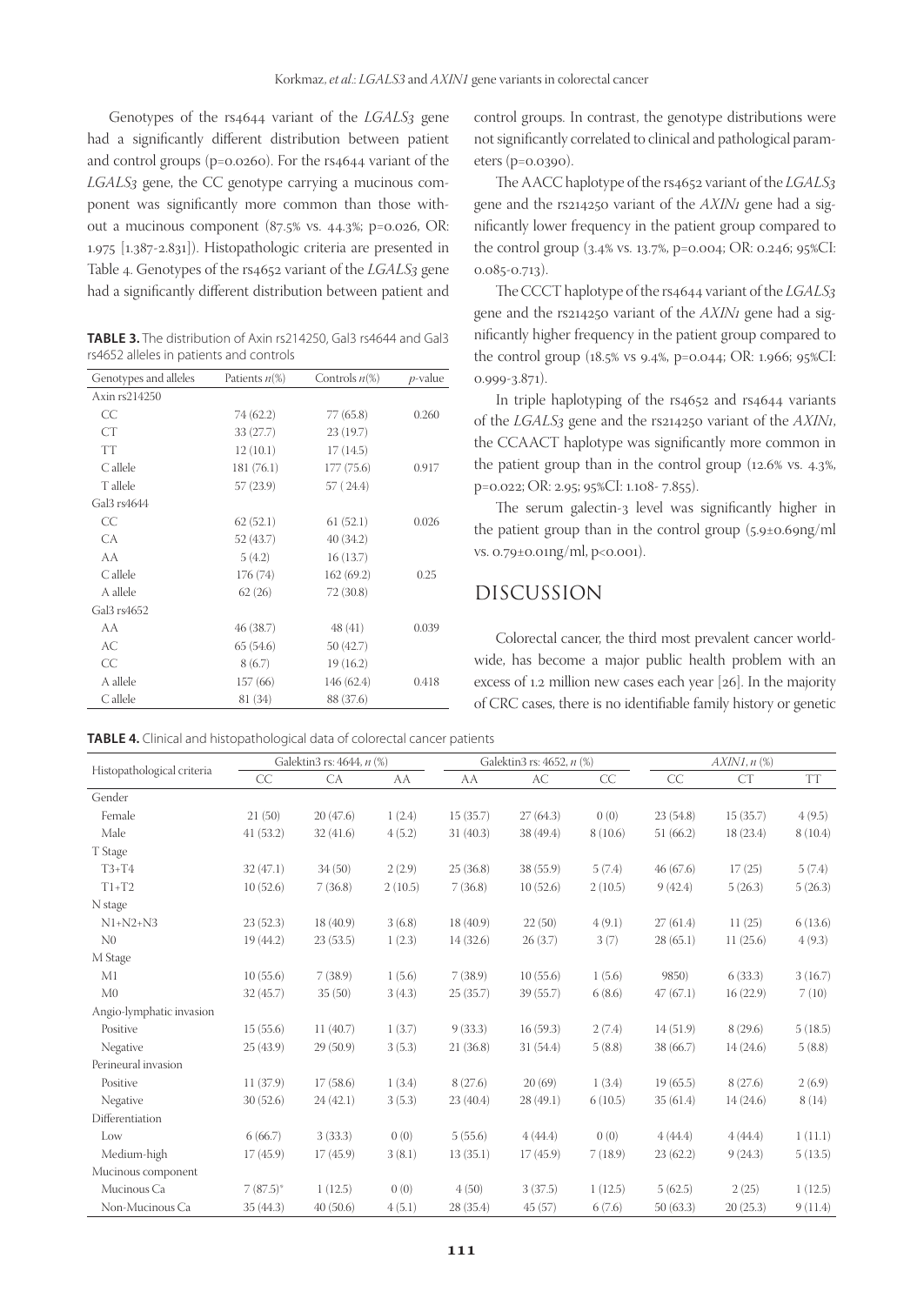alterations, and the disease is largely sporadic. It has recently become clearer that CRC is a heterogeneous malignancy where prognosis and (targeted) treatment response in a given patient are largely dependent on molecular, as well as genetic properties, of the tumor [25, 26]. Unfortunately, there is still insufficient information about the molecular pathology of CRC.

The canonical Wnt pathway is responsible for the determination of cell fate at the developmental stages and in adult cellular homeostasis, and its dysregulation is responsible for a variety of malignant disorders [27]. The canonical Wnt pathway conveys extracellular Wnt signals into the cell nucleus by affecting levels and localization of β-catenin. The formation of β-catenin destruction complex involves the *AXIN1*, and *AXIN2* proteins [28]. Previous studies have shown that *LGALS3* plays a role in the Wnt/β-catenin pathway and is involved in cell migration and invasion, with its levels proportional to β-catenin in different cancer types [29,30].

In colorectal cancer cases, serum galectin-3 levels and immunohistochemical studies at tissue level have both supported the proposed pathogenesis [11,12]. Experimental animal models have similarly shown increased *LGALS3* m-RNA levels in colorectal tissue [14]. However, studies examining mutations and genetic variants have been limited in number so far. This creates an uncertainty surrounding the question as to whether the upregulation of protein level occurs somatically or as a result of germline gene mutations and/or gain-offunction mutations. Our findings showed that in the patient group with the rs4644 variant of the *LGALS3* gene, the number of patients with a CC genotype carrying a mucinous component was significantly greater than those with a CC genotype carrying a non-mucinous component (p=0.026). As for the rs4652 variant of the *LGALS3* gene, no significant differences were observed between the clinical parameters of the patient and the control groups. Mucinous adenocarcinoma (MUC) represents a histological subtype of CRC, containing a large amount of extracellular mucin in its structure. A large body of literature suggests that colorectal cases with a mucinous component carry a worse prognosis compared to those without such a component [31-33]. The mucinous component is more common in colorectal cancer cases that arise from inflammatory processes. The findings reported by Akkirpik et al. suggest that mucinous secretion of Kras mutations in the colo-rectum may represent a distinct genetic pattern [34]. Kawasaki et al. demonstrated the effect of methylations in the WRN promoter region on mucinous component development [35]. Its relationship with a mucinous component has been demonstrated in *SIRT1* histone deacetylase overexpression in colorectal cancer tissues [36].

The level of the interaction between epithelial cells without galectin-3 expression and the extracellular matrix is particularly low. Galectin-3 displays both pro- and anti-adhesive properties and functions as a matricellular protein in various types of the processes. Reduced cell-to-cell interaction and adhesion may contribute to the development of a mucinous component by supporting an inflammatory process. Genetic studies investigating the mucinous component are quite limited and the *LGALS3* rs4644 variant CC genotype was correlated to a mucinous component in our study. Cell culture-based studies are needed to explore the effect of galectin-3 (*LGALS3*) on the development of a mucinous component in colorectal cancers. *AXIN1* has traditionally been regarded as a tumor-suppressor protein. A majority of gastrointestinal cancer types carry *AXIN1* mutations [19]. Khan et al. [22] detected a mutation that caused no amino acid alteration, while Jin et al. [23] found 3 silent and 6 missense mutations in colorectal cancers. Despite a limited number of functional studies, Sue et al. reported an active role of *AXIN1* in the Wnt and c-Jun NH(2)-terminal kinase pathway [24]. Although there exist some data suggesting a role for engaging a cell into apoptosis, C allele frequency of the rs214250 variant of the *AXIN1* gene was significantly correlated to tumor size in the advanced tumor stage  $(T_3+T_4)$  (p=0.022). These findings may suggest that *AXIN1* plays a role, not only in apoptosis, but also in cancer cell growth and survival. The function of *AXIN1* in tumorigenesis should be studied in detail in animal model studies with *AXIN1* knock-out colorectal cancer and cell culture studies.

According to combined haplotyping results, the AACC haplotype was quite common in the healthy control group (p=0.004). CCAACT haplotype, on the other hand, was three times more common in colorectal cancer patients compared to the control group (p=0.022). These haplotypes can be used after cohort studies as a protective and prognostic biomarker in colorectal cancers. Despite the available data, the limitation of this study is the limited sample size. Future studies with a larger sample size may provide detailed information related to other pathological parameters.

## ACKNOWLEDGEMENTS

The present work was supported by the Research Fund of Istanbul University - Project No: 28753.

## DECLARATION OF INTERESTS

The authors have declared that there is no conflict of interest.

### REFERENCES

[1] Boyle P, Elena M. Epidemiology of colorectal cancer. British Med Bull. 2002;64:1–25. http://dx.doi.org/10.1093/bmb/64.1.1.